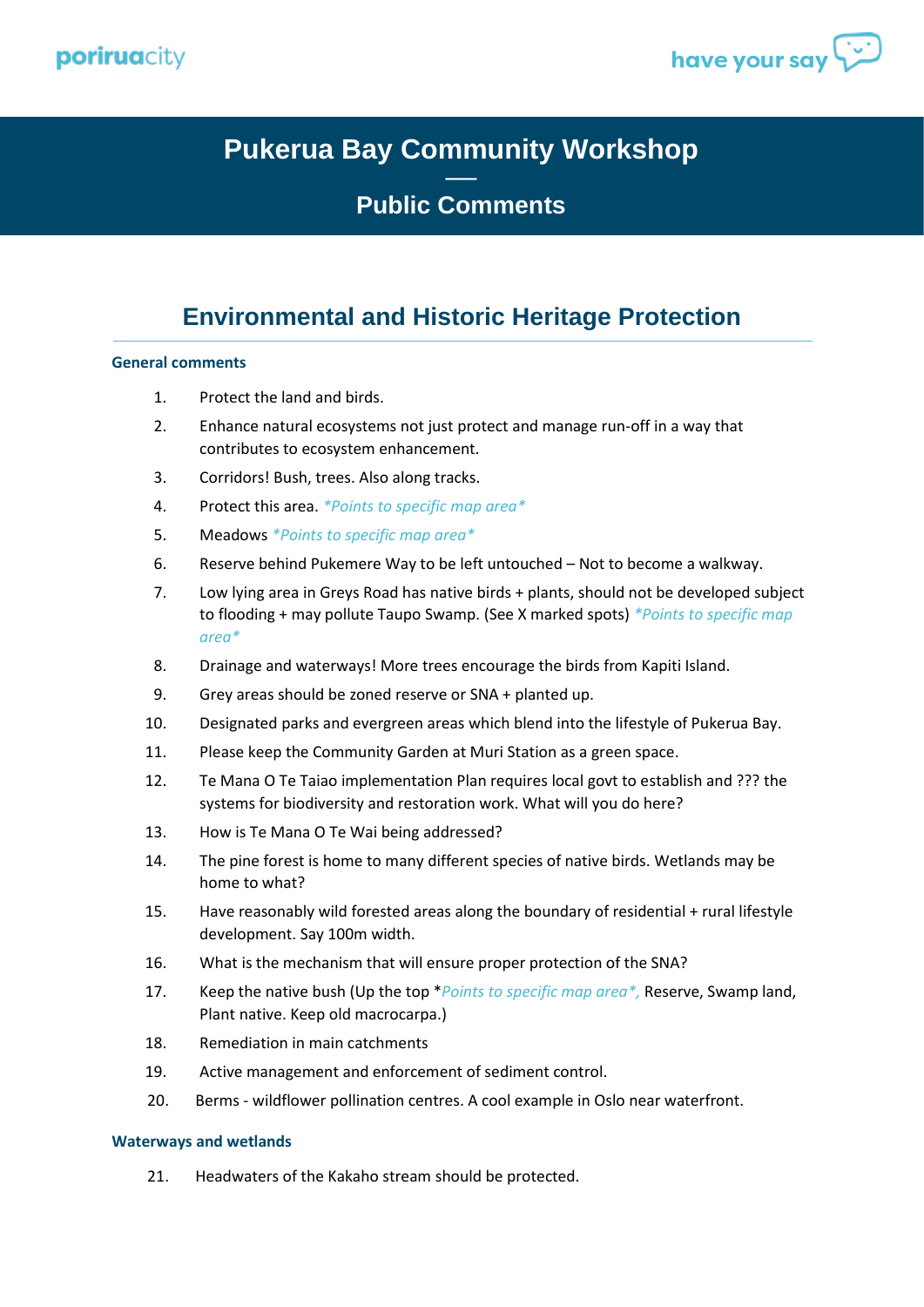

- 22. National Policy Statement for Freshwater 2020 "There is no further loss of extent of natural inland wetlands, their values are protected and their restoration is promoted"
- 23. Water ways as drainage will be destroyed by run off from forest removal.
- 24.
- 25. Not all wetlands are on this plan, why not? What does zone TBD mean?
- 26. Drains to Taupo Swamp. *\*Points to specific map area\**
- 27. Ngāti Toa consultation Taupo Swamp impact when clearing forest.
- 28. Wetlands *\*Points to specific map area\**
- 29. Stream source *\*Points to specific map area\**
- 30. Protect, save the wetland.
- 31. Protect (wetland?) *\*Points to specific map area\**
- 32. Wetland; Save it! *\*Points to specific map area\**

#### **Stormwater**

- 33. How will development of 3 Waters affect Council's ability to deliver on these issues?
- 34. Why are we not future proofing water ways?
- 35. Water streams everywhere; Where does this go when built on.
- 36. Concern about runoff from road at rear of Gray St running into streams
- 37. How is this development going to impact on the inlet?

#### **Erosion and sediment**

- 38. Erosion problems. *\*Points to specific map area\**
- 39. Erosion risk, Kakaho stream
- 40. Sediment retention critical to Kakaho stream.
- 41. This gully already prone to erosions. *\*Points to specific map area\**
- 42. Streams will drain to our beach have you thought through erosion problems already happening?

### **Greenbelt**

- 43. Provision of Green Belt around existing dwellings!
- 44. Want a significant Green Belt defining our community's boundary.
- 45. Rural Lifestyle Zone  $1<sup>st</sup>$  priority should be native bush and green belt.
- 46. Green Belt area as the interwoven wetlands in this parcel of forest runs into Taupo swamp, making responsible development difficult.
- 47. Join up green belts. *\*Points to specific map area\**
- 48. Green and protect
- 49. Greenbelt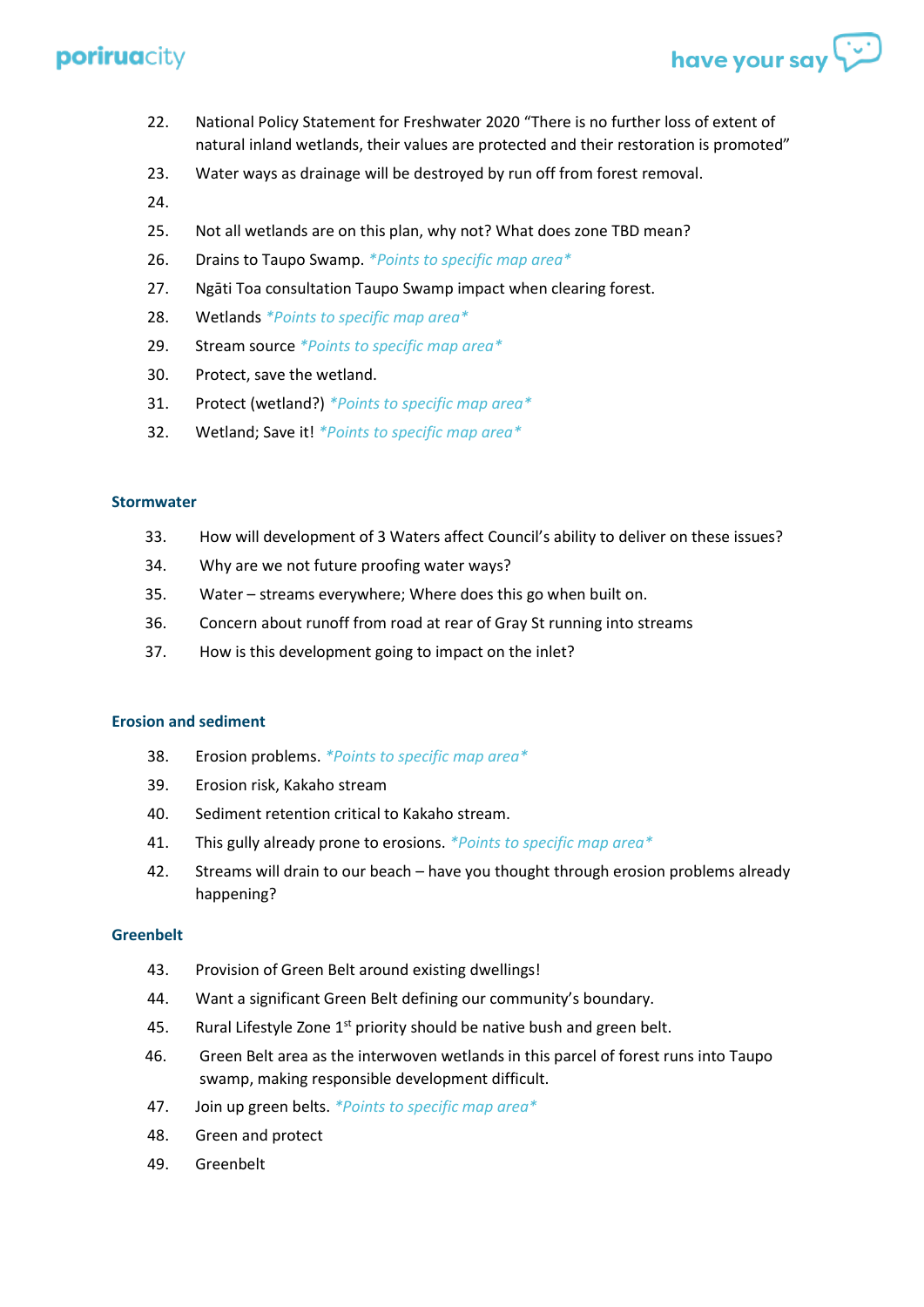



### **Climate Change**

- 50. Can Porirua City Council progress this instep with central government incentives coming through emissions reductions so developers are incentivised to develop eco-friendly builds?
- 51. For climate change purposes, should require much more areas of forest.
- 52. Future proofing of waterways to cater for climate warming.
- 53. How is this affecting climate change + move away from fossil fuel usage? *\*Points to specific map area\**
- 54. What about the carbon credits?
- 55. Does the plan for sedimentation impacts take into account climate change and changing hydrology?
- 56. What about Waka Kotahi resilience work identifying Pukerua Bay as one of the least resilient on the SH-59.

#### **Historic Heritage and Culturally Significant Sites**

- 57. Protected historic places need to be preserved through the development.
- 58. Keep army \*sp?\* house, old buildings.
- 59. What about Waahi Tapu?

## **Transport**

#### **General Transport and Access Comments**

- 60. What is planned for the existing road reserve south of Grey St.?
- 61. Connecting road access. *\*Points to specific map area\**
- 62. Not wide roads that encourage speed. Narrow tree-lined roads.
- 63. Round-about to go by the centre = easy flow in and out.
- 64. Natural planting along roads and foot paths = creating the 'natural flow'.
- 65. East Puke Bay/West Puke Bay connectivity?
- 66. Roundabout to enable a second access point to SH-59. Should also be designed to connect walkers.
- 67. Connection going through an SNA to existing road. SNA 011.
- 68. These access points are not feasible as Ruri Rd is one-lane beyond Sea Vista Drive. *\*Points to specific map area\**
- 69. Is PCC going to construct roads through adjoining private land? If so how much will it cost ratepayers?
- 70. Muri Road cannot support increased traffic.
- 71. Connection to Muri Road needs significant development.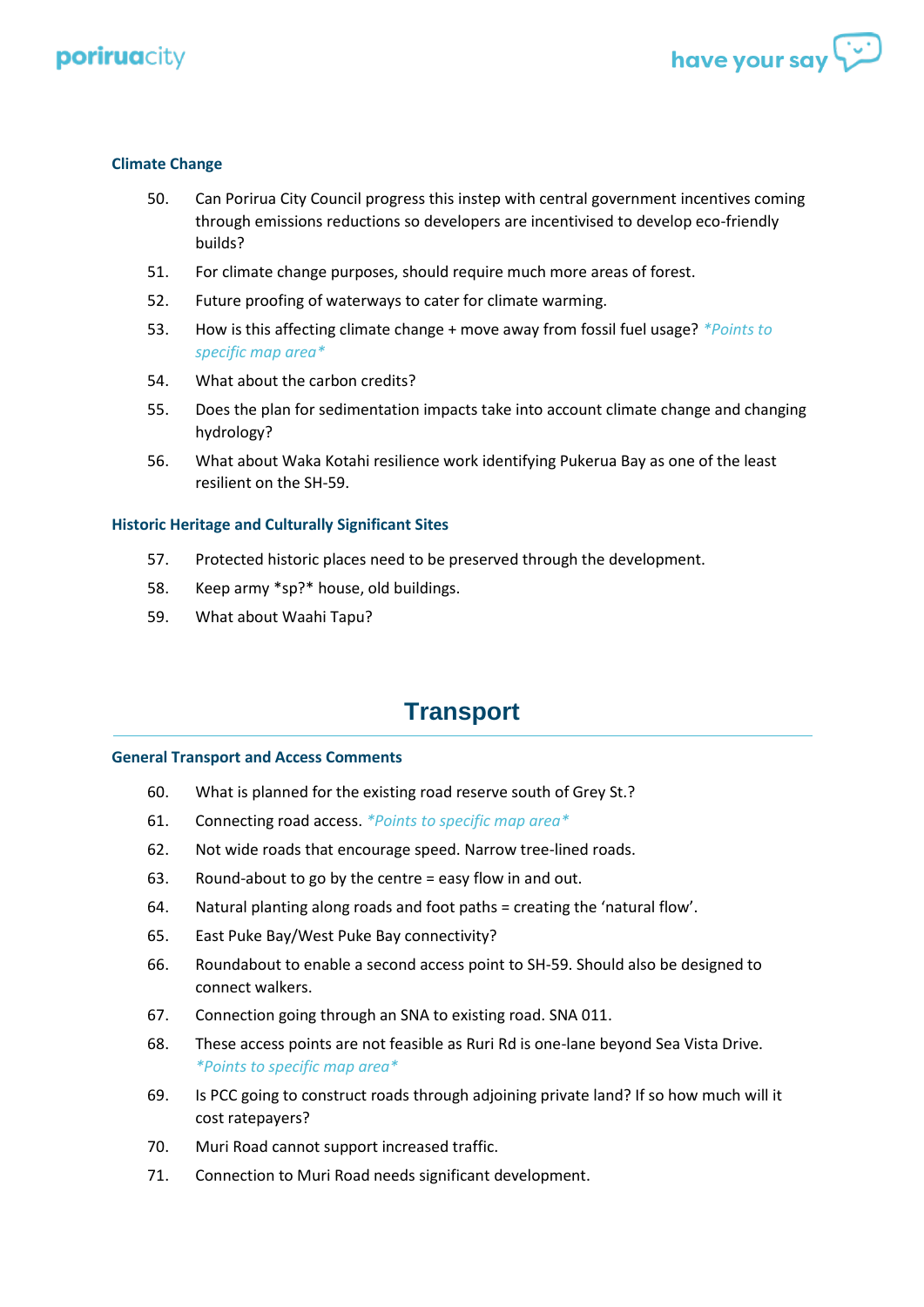72. Footpaths; Wide for prams and wheelchairs + Trees and nature every few meters around the streets + Lights. Roads; Parking along road + Parking areas around the centre and community hubs.

have your say

- 73. Connections South to where? *\*Points to specific map area\**
- 74. Roading is an issue. *\*Points to specific map area\**
- 75. Where do these roads connect to? *\*Points to specific map area\**
- 76. We don't want Pukerua to be connected to this new area as it will destroy our sense of community. *\*Points to specific map area\**
- 77. Please have no connections onto Muri Road.
- 78. Muri Road needs significant work to make it wider/safe/allow for extra traffic. Currently a one lane road in reality – Developers need to sort infrastructure before building extra houses!!
- 79. Who has right of way here? *\*Points to specific map area\**
- 80. At how many points will motor vehicules enter/exit SH59 between Plimmerton and PKB?
- 81. Muri Road will need widening, footpaths, lighting, and a crossing.
- 82. Will this connect all the way to Plimmerton? *\*Points to specific map area\**
- 83. Think about; Traffic lights; Round-abouts; Wetlands; Native birds.
- 84. There must already be plans for widening Muri Road and other roads why not on this map?

### **Walking and cycling**

- 85. Pedestrian Crossing. *\*Points to specific map area\**
- 86. How do you get across the road? *\*Points to specific map area\**
- 87. Increase of access of foot traffic and entrance into this subdivision via the local centre increasing (foot traffic not car traffic). *\*Points to specific map area\**
- 88. Uncontrolled Rail Crossing for school kids from Muri Road access points + muri road itself. *\*Points to specific map area\**
- 89. Walk and cycle ways connect communities.
- 90. No pedestrian/cycle connections on east side of Puke Bay.
- 91. More walkways between the building and current PKB.
- 92. More walking tracks; short and long. Connect walking tracks to current tracks.
- 93. Walking/bike. *\*Points to specific map area\**
- 94. Walking tracks should have protected areas around; trees, forests, wetlands.
- 95. Green belt along all tracks, especially on ridge and valleys.
- 96. A public track to Mt Welcome Station?

### **Public Transport**

97. Park and ride space? Capacity per cars?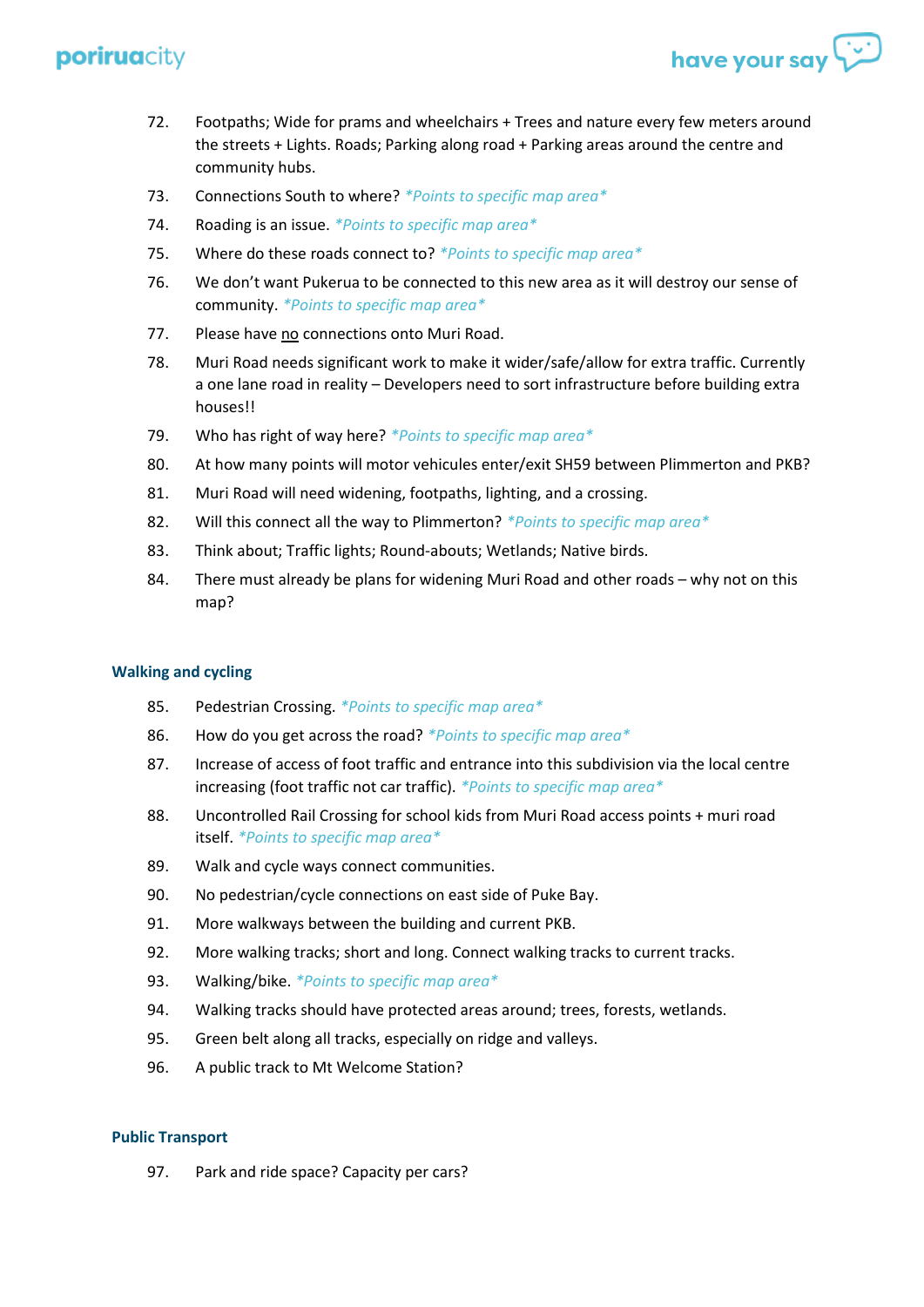

- 98. Impact on Pukerua Bay station capacity?
- 99. No new train station? Increase of parking, increase of ways to get there; think of this.
- 100. No public transport other than rail station.
- 101. Is there another train station planned? Parking full already at PKB!!
- 102. Where is the access road and railway station? *\*Points to specific map area\**
- 103. Regular electric mini-buses accessible. *\*Points to specific map area\**
- 104. Change behaviours make public transport easy and appealing.
- 105. Are people right out here really going to use the train?
- 106. Transport; Busses required; too many cars will be encouraged as new houses not near enough to train.
- 107. Another train station needed near Whenua Tapu + Community Hall + ??? access from Muri Rd.

# **Community and Commercial Areas**

### **General Comments**

108. Pukerua Bay is a cohesive community at its current size. New development must not be allowed to impact that.

### **Commercial/community hub**

- 109. Why the "Hub" here? Why not more centrally + reflecting where people + services are?
- 110. Should the community area not be located to the northern area closer to the existing residential area.
- 111. The commercial/ village hub should be more central to the community. Not at an extremity.
- 112. Why is the Commercial Zone right on the edge of QEII covenant?
- 113. Commercial centre right on edge of QEll land? How will it be protected?
- 114. What is driving the site of this commercial area? *\*Points to specific map area\**

### **Open space and parks**

- 115. Skate park and park. *\*Points to specific map area\**
- 116. Air base. *\*Points to specific map area\**
- 117. What open space? Eg. Field play space for children to play if medium density housing.
- 118. Allotments for community garden. *\*Points to specific map area\**
- 119. Encourage the building of ecological parks. Area for children/teen to hang. Skatepark?
- 120. Food forests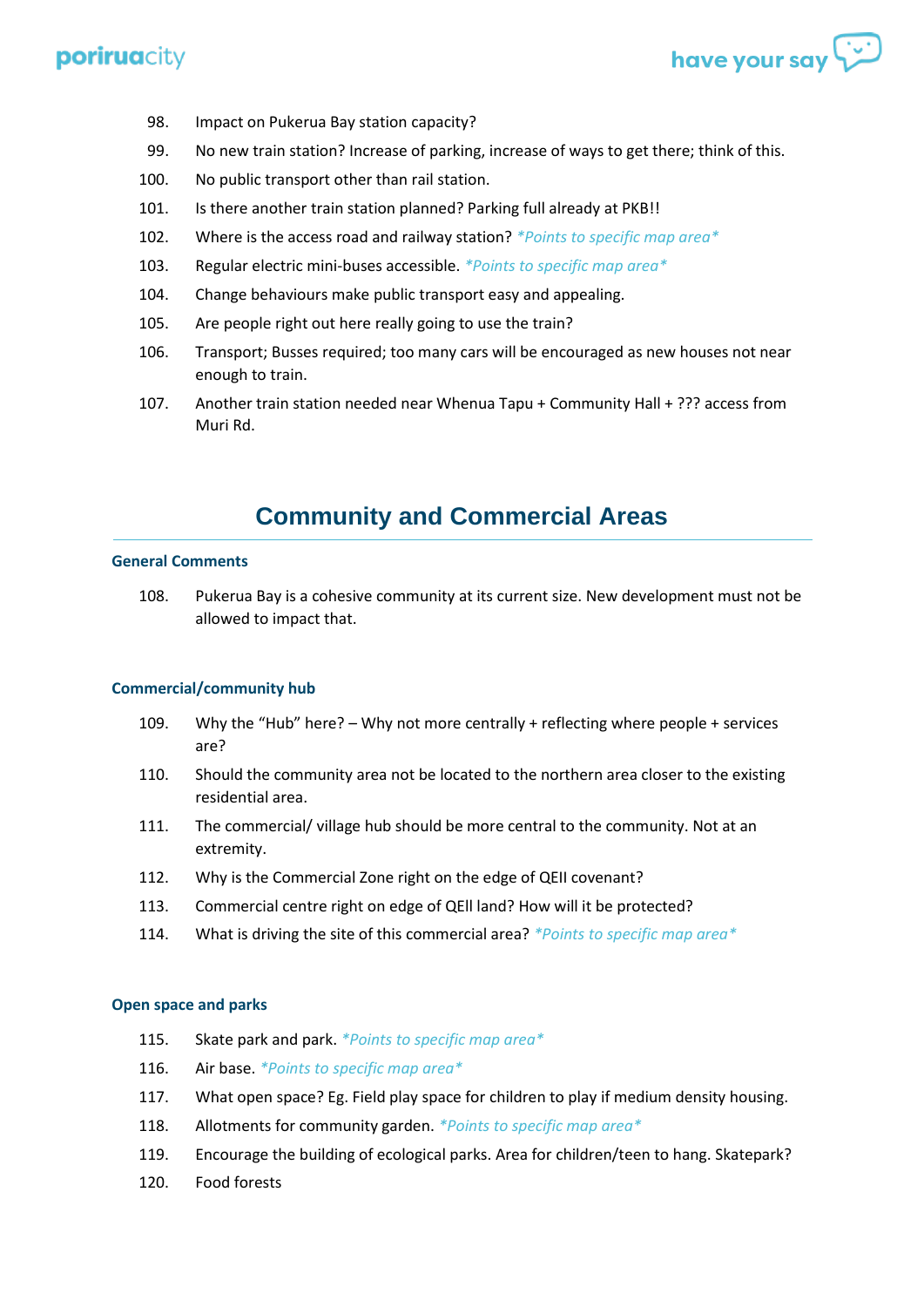

121. Muri develop carefully – playing field(s).

## **Community facilities**

- 122. More multi-use facilities and parks.
- 123. Pools with movies and hot pools. *\*Points to specific map area\**
- 124. Swimming pool recreation area.
- 125. Need swimming pool facility close to beach, swim skills of kids very low in PKB.
- 126. New area must have public swimming pool.
- 127. Distillers Kiln
- 128. Community Facility.
- 129. Community health centre? Community halls?

# **Community Services**

### **General Comments**

130. Rest home. *\*Points to specific map area\**

### **School/Education**

- 131. School? Limited Capacity. *\*Points to specific map area\**
- 132. 1500 houses, average of x4 people per house = +2 kids per house, resulting in 3000 children. Where is the land for; school, daycare, early childhood, primary school, intermediate, highschool?
- 133. Education Hub? Eg. Conservation.
- 134. 1000 more homes = 360 extra students (primary). PLM farm school will not be built in time. Don't want Porta coms on PKB school fields.
- 135. Land set aside for primary and secondary education! *\*Points to specific map area\**
- 136. Secondary Schools.
- 137. No school capacity at Puk Bay.
- 138. School and sports fields? *\*Points to specific map area\**
- 139. Schools + Health CRT Plimmerton Farms?

### **Emergency Services**

- 140. Emergency services! If more people we need more help.
- 141. Extra provisions for more Emergency services? Can't rely on Plim + Paekak volunteers to service such an increase in dwellings?!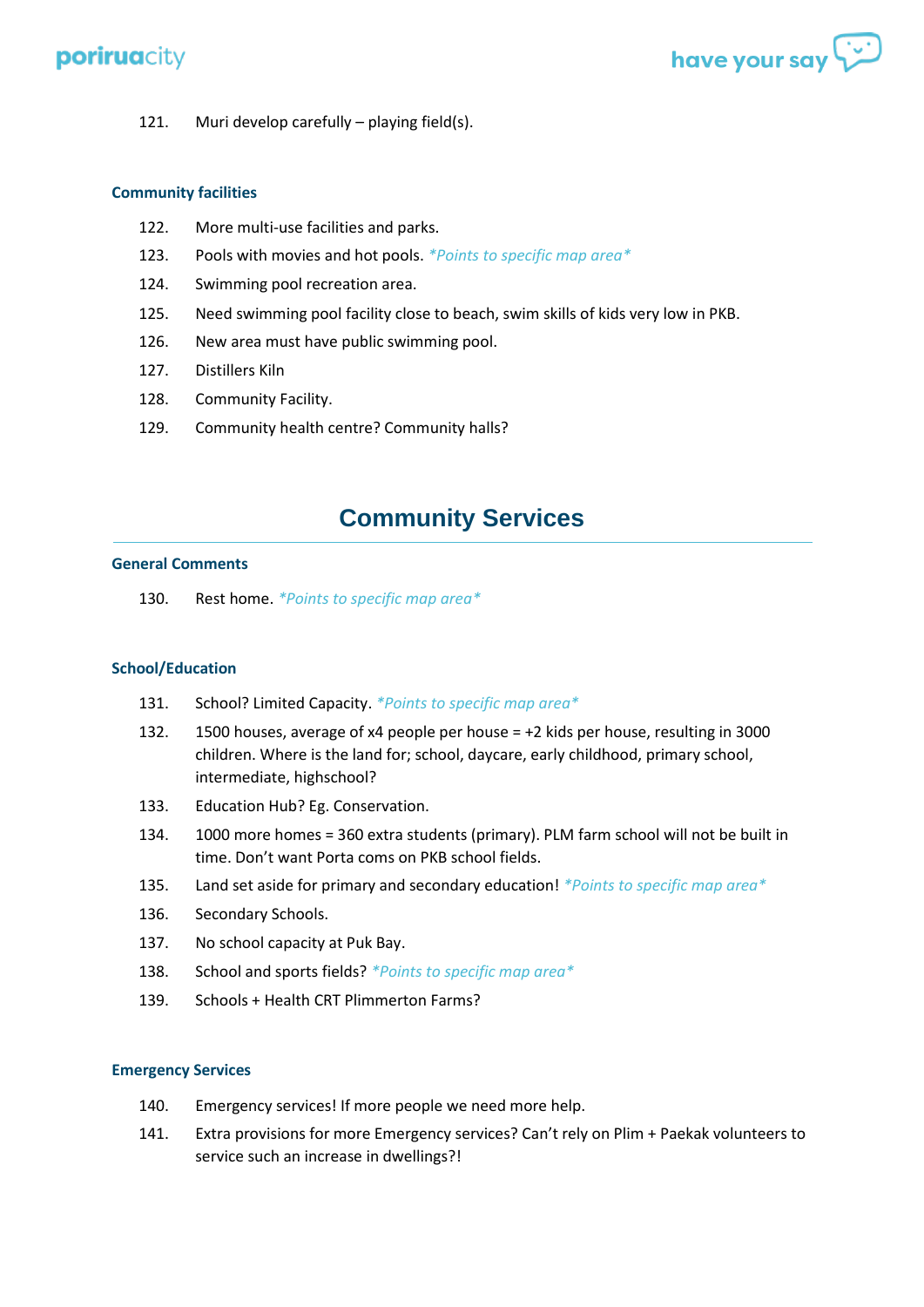

# **Housing**

### **General Comments**

- 142. What will the separation between existing housing and proposed development to Ngati Toa iwi involved?
- 143. Concrete limits.
- 144. Concern that any "social housing" will lower the tone of the area. i.e. housing values.
- 145. Reduce profit for developers / Need a cap on it / They need to be accountable to the environment + the community.
- 146. Section of town houses for new buyers. Allow this to be affordable. A way people can move up the property ladder if wanted.
- 147. Tiny house, eco-communities, intentional communities?
- 148. When is this side going to be developed? *\*Points to specific map area\**
- 149. Communal space required for medium density blocks.
- 150. Intentional Eco villages.
- 151. Must make rates cheaper or worth the current price

### **Housing density and design**

- 152. Go for less residential blocks by area and more protected land. Keen on density not sprawl.
- 153. No 6 storey builds.
- 154. No Mc Mansions.
- 155. Require developers to not build houses on ridge sight lines. Protect our views.
- 156. A "no McMansion" policy. Not a sea of bland.
- 157. No 6 storey buildings.
- 158. If apartments keep in one place. Not randomly everywhere. If you want it, you will go there.
- 159. Needs to be variety of new houses Suit variations; 1 bedroom; 2 bedrooms; 3 bedrooms; Care/retirement Area – Views and on flat.
- 160. Two storey houses, not 3 much preferred in keeping with character of village Can only think of 1 in PKB.
- 161. Allow for tiny houses instead of infill houses. *\*Points to specific map area\**
- 162. No to 6 storeys!
- 163. Building three-storey buildings? Garages? If no car how do we travel? > By train! *\*someone else wrote this comment answering the above\**
- 164. Why medium density rather than smaller area of high density? *\*Points to specific map area\**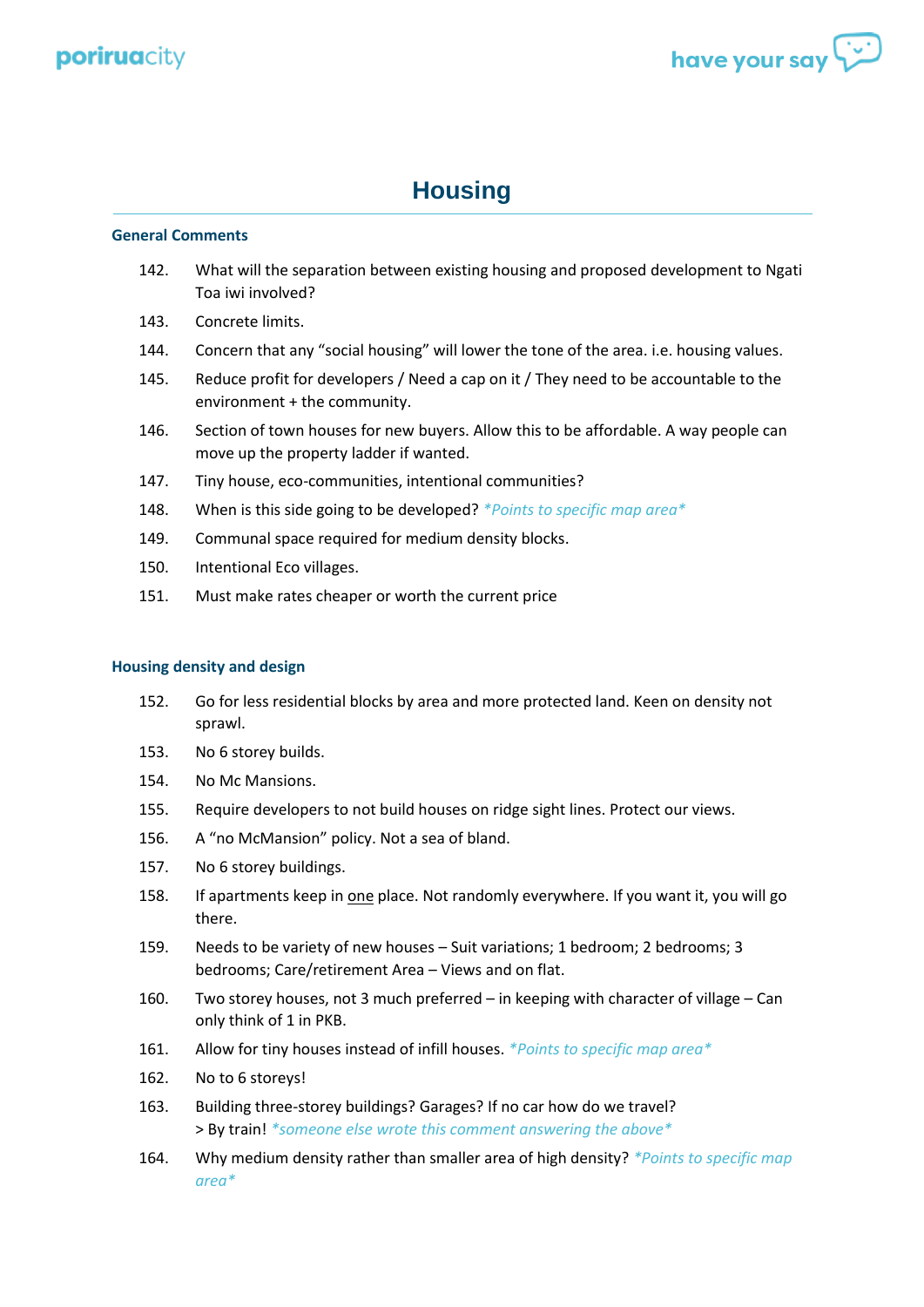165. Medium density by design only! – including sufficient green spaces for #dwellings #people. Parks for common backyard. House/Park/House.

have your say

- 166. Not Botany Downs, Whitby, Aotea, Etc.
- 167. 1000 houses, how many cars, how many lawns needed to wash them?
- 168. Love the ecological look of Wallace ville estate in Upper Hutt; Roads; Lights; Parking; School; Parks; Trees; Housing.
- 169. Not all the same like Aotea block. *\*Points to specific map area?\**
- 170. Swedish/Danish design models for intensive housing.
- 171. Ensure all residences must include sufficient off-street parking.
- 172. Developers are not the ones that should dictate aesthetics.
- 173. Set/agree the design before involving developers.
- 174. Individuality of types of house. All for different people. And different needs.
- 175. Will every house have a lawn to wash their car on? *\*Points to specific map area?\**
- 176. New houses, variety old houses that can be transported, state house, 1 bedroom and disabled.
- 177. Brick, corrugated iron, straw wood houses.
- 178. Build house properties then have a big house and a granny flat for extended family.
- 179. Allow for regenerative design. Permaculture consultants.

## **General comments**

#### **Scope of Draft Structure Plan**

- 180. Why does the plan not show current residential areas, extent of pine trees, QEII covenants wetlands
- 181. Would like to see this linked with Plimmerton Farm.
- 182. Why is PCC identifying additional land over + above what was identified in the Future Urban Zone when its all over 800 meters away from a railway station?
- 183. Disconnected from a central vision.
- 184. Will this new area be called Pukerua Bay? Where does PKB start/end, where does Plimmerton Farms start/end?
- 185. Does the NZTA land stay?
- 186. All negotiations and consents and concept plans already discussed with developpers should have been on this map. The council knows already where 400 (at least) houses are going!

#### **Organisations**